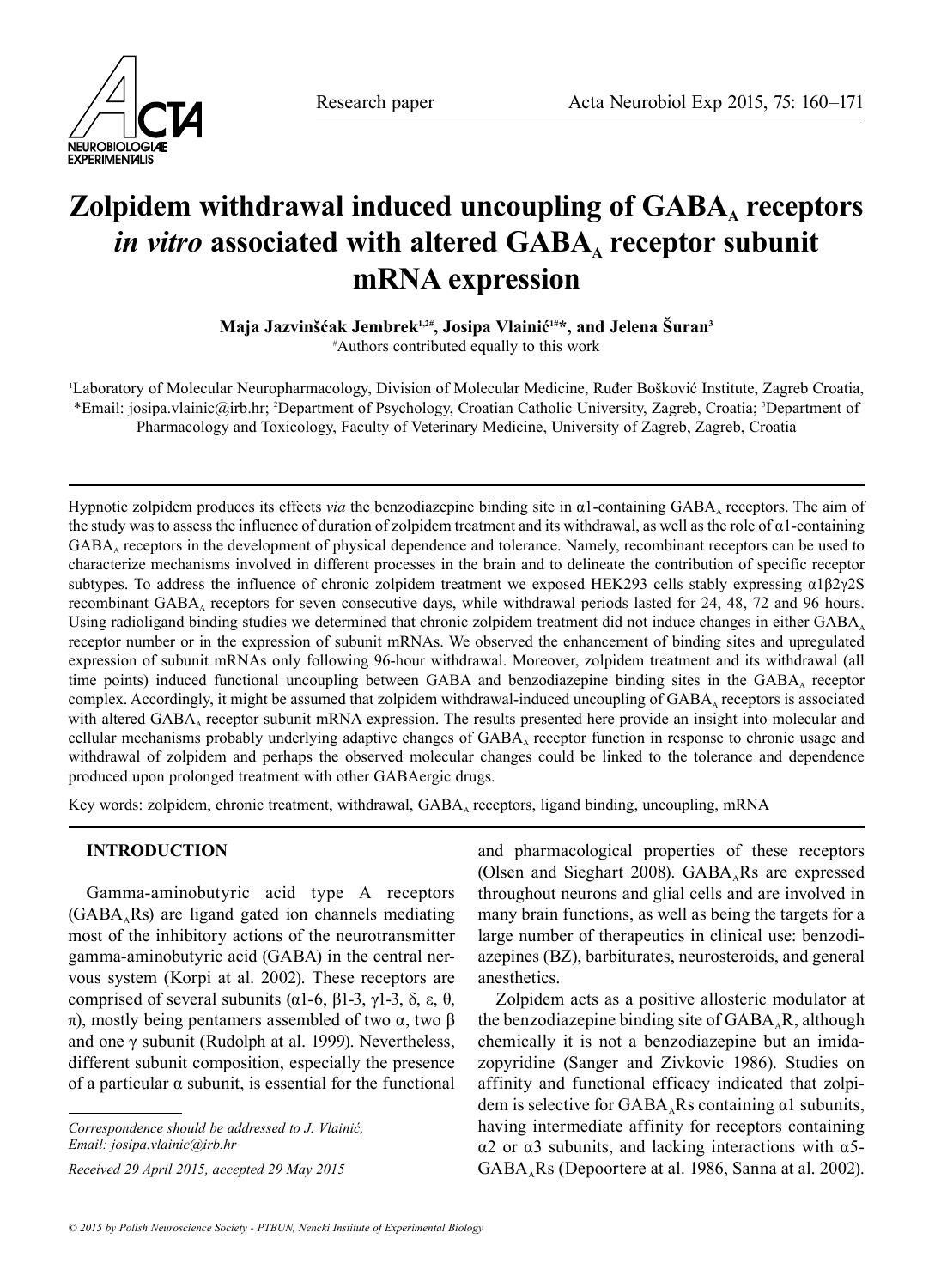Genetic studies of knock-in mice confirmed the preferential affinity of zolpidem for the α1 subunit of  $GABA<sub>a</sub>Rs$  (Crestani at al. 2000), consequently exerting a pronounced hypnotic effect. Zolpidem also has mild anxiolytic and myorelaxant effects (Depoortere at al. 1986, Sanger at al. 1996), as well as anticonvulsant activity (Crestani at al. 2000, Fradley at al. 2007, Pericic at al. 2008, Vlainic and Pericic 2010). Acting as hypnotic zolpidem is used in clinics for the treatment of insomnia characterized by inability to initiate sleep. Zolpidem is slowing activity in the brain to allow and maintain sleep (for review see Fitzgerald at al. 2014). Until recently, zolpidem was considered devoid of adverse effects upon short term use and in recommended clinical doses. Nevertheless, there is an increasing body of evidence that long term administration of zolpidem in rodents induces development of tolerance and dependence (Auta at al. 2008, Vlainic and Pericic 2009, Murphy at al. 2011, Wright at al. 2014); and numerous cases of zolpidem abuse and dependence have been reported in humans, especially those having a history of drug and/or alcohol abuse (for review see Victorii-Vigneau at al. 2013). Recent paper summarized current knowledge on zolpidem's action underlying the distinct role of different  $GABA<sub>a</sub>Rs$  in dependence (Fitzgerald at al. 2014). Namely, the development of tolerance and dependence following repeated zolpidem treatment, and the presence of withdrawal syndrome are likely accompanied with different neuroadaptive changes in the GABAergic system, mainly leading to alterations in receptor expression and/or function (for review see Uusi-Oukari and Korpi 2010). Despite many studies, the molecular mechanisms involved in the development of tolerance to the actions of zolpidem are still unknown. Since it is indicated that changes in GABAergic system are dose and time dependent (for review see Uusi-Oukari and Korpi 2010) it is of importance to study different treatment time points. In the current study we investigated the effects of chronic zolpidem treatment (7 days) and different withdrawal periods (24, 48, 72 and 96 h) on the number and on the expression of  $GABA<sub>A</sub>R$  subunit mRNAs. The study is conducted on recombinant  $α1β2γ2S GABA<sub>A</sub>Rs$  (the most abundant receptor subtype) stably expressed on the surface of HEK 293 cells. Shaw and colleagues (2002) showed that HEK 293 cells express many proteins typically found in neurons, although the transcription of transfected genes encoding  $GABA_A R$  subunits could be

differently regulated than *in vivo* or in primary neuronal culture where endogenous genes are involved as well. Thus, well-defined subunit composition of the recombinant receptors offers some advantages, e.g. homogenous population of receptors, well defined receptor subtype, which are at the same time limitation factors.

#### **METHODS**

#### **Cell culture**

The human embryonic kidney (HEK) 293 cell line stably expressing the  $\alpha$ 1β2γ2S subtype of GABA<sub>A</sub> receptor was kindly donated by Dr. David Graham (Besnard at al. 1997). The cells were maintained according to standard cell culture techniques in Dulbecco's modified Eagle's medium supplemented with 10% heat-inactivated foetal bovine serum, 2 mM L-glutamine, 100 units/ml penicillin and 100 µg/ml streptomycin at  $37^{\circ}$ C in humidified air with  $5\%$  CO<sub>2</sub>. Culture medium, antibiotics, fetal bovine serum and other chemicals were supplied from commercial suppliers.

#### **Drug treatment**

Cells were seeded into new flasks and grown for three days prior to exposure to drugs (zolpidem (N,N,6-trimethyl-2-(4-methylphenyl)-imidazo(1,2-a) pyridine-3-acetamide) was a generous gift from Pliva, Zagreb, Croatia). Control cells were treated with 1 µM GABA and vehicle (zolpidem and GABA were dissolved in distilled water) and underwent withdrawal as well. Since we studied the effect of the drug during seven consecutive days the medium containing zolpidem (10  $\mu$ M) and GABA (1 $\mu$ M) was replaced every third day with fresh medium. In withdrawal studies the medium containing zolpidem was replaced with drug-free medium at the day withdrawal started and incubated for additional period of time (24, 48, 72 or 96 h, respectively) in the presence of 1 micromolar GABA.

In order to address the issue of prolonged culturing to the changes in the maximum number of benzodiazepine binding sites, the allosteric linkage between GABA and benzodiazepine binding sites at the recombinant  $GABA<sub>A</sub>Rs$ , and the expression of subunit mRNAs, there were a groups of cells cultured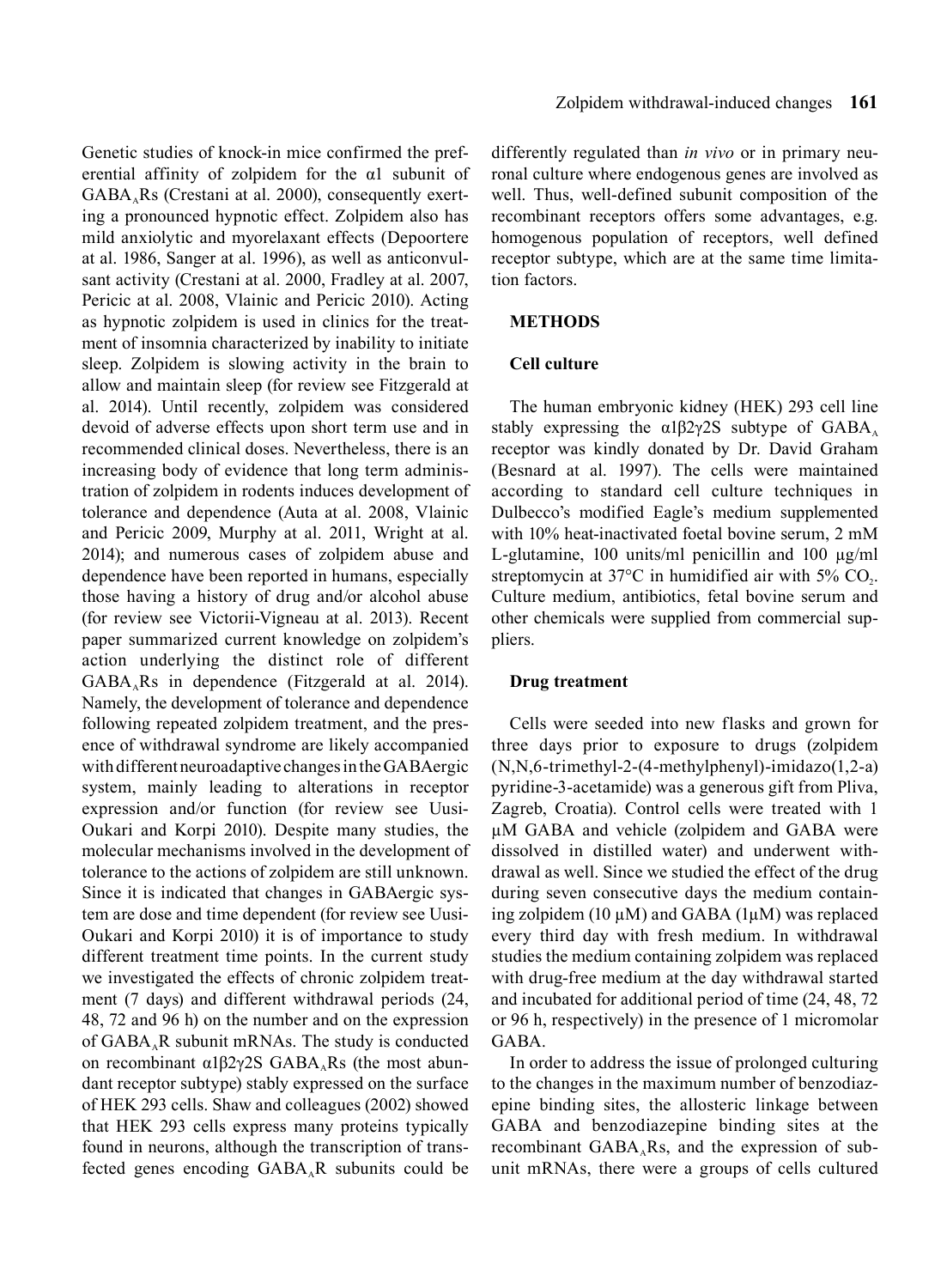| Primer sequences and number of cycles used for PCR amplification |               |                    |  |
|------------------------------------------------------------------|---------------|--------------------|--|
| Sequence description $(5' – 3')$                                 | Cycle numbers | Amplicon size (bp) |  |
| TCA CCA ACT GGG ACG ACA TG                                       | 24, 25        | 150                |  |
| TTC GTG GAT GCC ACA GGA CT                                       |               |                    |  |
| AGC TAT ACC CCT AAC TTA GCC AGG                                  | 20, 21        | 304                |  |
| AGA AAG CGA TTC TCA GTG GAG AGG                                  |               |                    |  |
| TGA GAT GGC CAC ATC AGA AGC AGT                                  | 17, 18        | 317                |  |
| TCA TGG GAG GCT GGA GTT TAG TTC                                  |               |                    |  |
| AAG AAA AAC CCT GCC CCT ACC ATT                                  | 20, 21        | 336                |  |
| TTC GTG AGA TTC AGC GAA TAA GAC                                  |               |                    |  |
|                                                                  | Tavit 1       |                    |  |

Table I

with the vehicle for seven days that experienced 24, 48, 72 and 96 hours of vehicle withdrawal, respectively. Since we found no changes in the parameters assessed in this study in the control withdrawal groups the results obtained are not presented. Moreover, a general trophic effect of zolpidem treatment on the growth of HEK 293 cells could presumably be excluded because total cellular proteins did not vary between control and zolpidem-treated as well as control- and zolpidem- withdrawn group of cells (data not shown).

### **Radioligand binding studies**

Preparation of the membranes. Membranes from stably transfected HEK293 cells were prepared mainly as described elsewhere (Pericic at al. 2005). The cells were washed with phosphate-buffer saline, scraped from flasks and centrifuged at 12000×g for 12 min. The cell pellet was homogenized in 50 mM Tris-citrate buffer (pH 7.4) by 10 strokes at  $1000 \times g$  using teflon pestle and a glass homogenizer, and then centrifuged at 200000×g for 20 min. The same re-suspension/centrifugation procedure was repeated twice. Finally the pellet was re-suspended and stored in aliquots at −20°C. The suspension of the cell membranes was centrifuged on the day of binding assay at  $200000 \times g$ for 20 min.

[ 3 H]flunitrazepam binding assay. Aliquots of the cell membrane preparation (~100 µg protein) were

incubated in a 50 mM Tris-citrate buffer supplemented with 150 mM NaCl at 4°C for 90 min (Pericic at al.. 2005) with the addition of varying concentrations of non-radioactive flunitrazepam (ten final concentrations in the range 0.4–50 nM) and a fixed concentration (1 nM) of [3 H]flunitrazepam ([<sup>3</sup> H]flunitrazepam (specific activity 87 Ci/mmol) was purchased from Amersham Biosciences UK Ltd.). In stimulation studies, varying concentrations of GABA (1 nM–1 mM) were incubated with [3 H]flunitrazepam (1 nM). Nonspecific binding was determined in the presence of 100 µM diazepam. Total assay volume of all binding studies was 0.5 ml. The radioactivity bound to membranes was counted on a LSC counter (Wallace 1409DSA) after a rapid vacuum filtration on Whatman GF/C filters.

Protein determination. Using bovine serum albumin as a standard, protein concentration was determined in 10 µl samples of membrane suspension.

### **Conventional RT-PCR**

Total cellular RNA was extracted using a ReliePrep RNA Cell Miniprep System (Promega, Germany) and quantified at 260 nm using spectrophotometer (NanoDrop, Thermo Scientific). Reverse transcription and semi-quantitative PCR were performed as previously described (Jazvinscak Jembrek at al. 2012). Briefly, together with random hexadeoxynucleotide primers (2.5 μM), total RNA (1 μg) was denatured at 65 $\degree$ C for 5 min,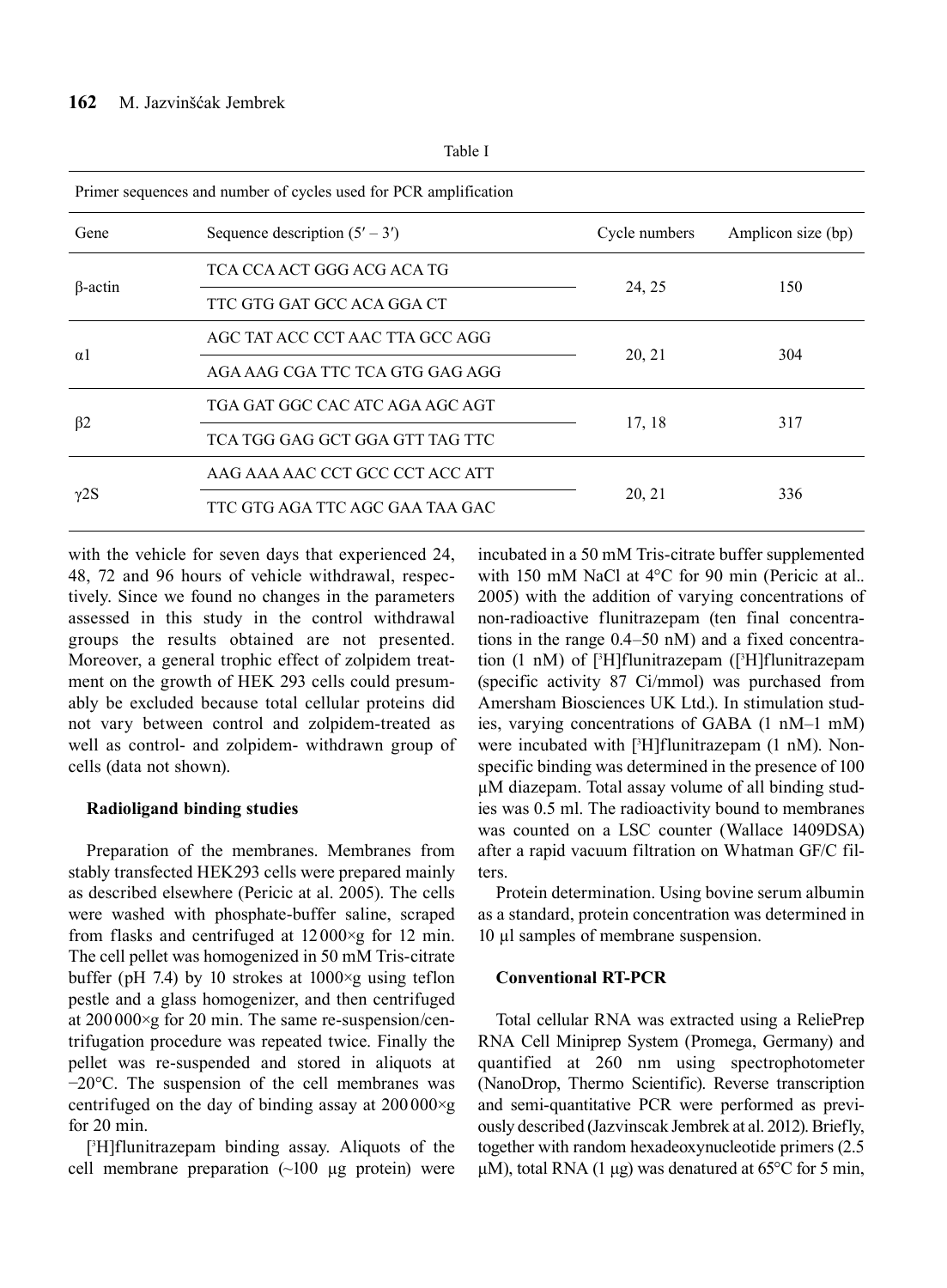Table II

The dissociation constant (Kd) of benzodiazepine binding sites following zolpidem treatment and its withdrawal at recombinant  $GABA<sub>A</sub>R$ 

|                 |                     | Affinity of [3H] flunitrazepam binding sites (nM) |
|-----------------|---------------------|---------------------------------------------------|
| Control         |                     | $3.72 \pm 0.44$                                   |
| Zolpidem 7 days |                     | $4.49\pm0.61$                                     |
|                 | $+$ withdrawal 24 h | $4.51 \pm 0.56$                                   |
|                 | $+$ withdrawal 48 h | $4.05 \pm 0.60$                                   |
|                 | $+$ withdrawal 72 h | $2.98 \pm 0.95$                                   |
|                 | + withdrawal 96 h   | $2.57 \pm 0.30$                                   |

and the first strand of cDNA was synthesized by adding the following reagents: reverse transcription buffer (Invitrogen), 0.5 mM dNTPs (Takara, Japan), 40 U of RNase-inhibitor (Roche, USA) and 200 U of SuperScript ІІ reverse transcriptase (Invitrogen, USA). For DNA synthesis, after primer annealing (25°C, 10 min), the reaction mixture was incubated at 42°C for 50 min and then heated (70°C, 15 min) for enzyme inactivation. Each RT reaction had two negative controls: the sample without SuperScript ІІ reverse transcriptase and the sample without the RNA template to test for contamination with genomic DNA. The resulting cDNA (1:10 dilution) was amplified using EmeraldAmp MAX PCR Master Mix (Takara, Japan) with added primers (0.2 μM). The reactions were performed for a determined number of cycles (cDNA was amplified and analyzed in two consecutive cycles in the logarithmic phase of PCR reaction; Table I) each consisted of 95°C for 30 s, 60°C for 30 s and 72°C for 1 min, with a final extension at 72°C for 7 min. The reaction products were separated by electrophoresis on a 1.5% agarose gels and visualized by EtBr staining. Maximal optical density was obtained using the ImageJ software (NIH, USA). The expression of  $GABA<sub>A</sub>R$  subunits mRNA was normalized to the reference gene β-actin mRNA expression and compared between control and treated groups.

#### **Data analysis**

The analysis of binding data was performed using the GraphPad Prism (GraphPad Software, USA). The values  $K_d$  and  $B_{max}$  were obtained by nonlinear regression using the equation for a hyperbola (one binding site):  $Y = B_{max} \times X / (K_d + X)$ , where  $K_d$  is the concentration of ligand required to reach half-maximal binding and  $B_{\text{max}}$  is the maximum number of binding sites. The percentage of change in [3 H]flunitrazepam binding produced by GABA was defined as (specific binding in the presence of GABA/specific binding in the absence of GABA)×100. The enhancement curves, analyzed using the sigmoidal equation, determined the values for half-maximum  $(EC_{50})$  and the maximum enhancement (*Emax*, defined as absolute difference between the top and bottom plateau) of GABA-induced [ 3 H]flunitrazepam binding.

Statistical evaluation was performed with one-way analysis of variance (ANOVA) followed by a *post-hoc* Dunnett's multiple comparison test. All data are expressed as means±SEM of at least three independent experiments performed in duplicate. *P*-values of equal or less than 0.05 were considered significant.

## **RESULTS**

## **The number of benzodiazepine binding sites following chronic zolpidem treatment and its withdrawal in HEK 293 cells stably transfected**  with α1β2γ2S subunits of GABA<sub>A</sub>Rs

Chronic zolpidem treatment (10 μM, 7 days) and its withdrawal (24, 48, 72 or 96 h, respectively) were studied with respect to the number and the affinity of benzodiazepine binding sites in the recombinant α1β2γ2S  $GABA<sub>a</sub>Rs$ . Control cells were treated with the vehicle and GABA (1  $\mu$ M). In order to asses the possible influence of prolonged culturing and withdrawal on the maximum number of [3 H]flunitrazepam binding sites in the  $GABA_A R$  complex, the control groups of cells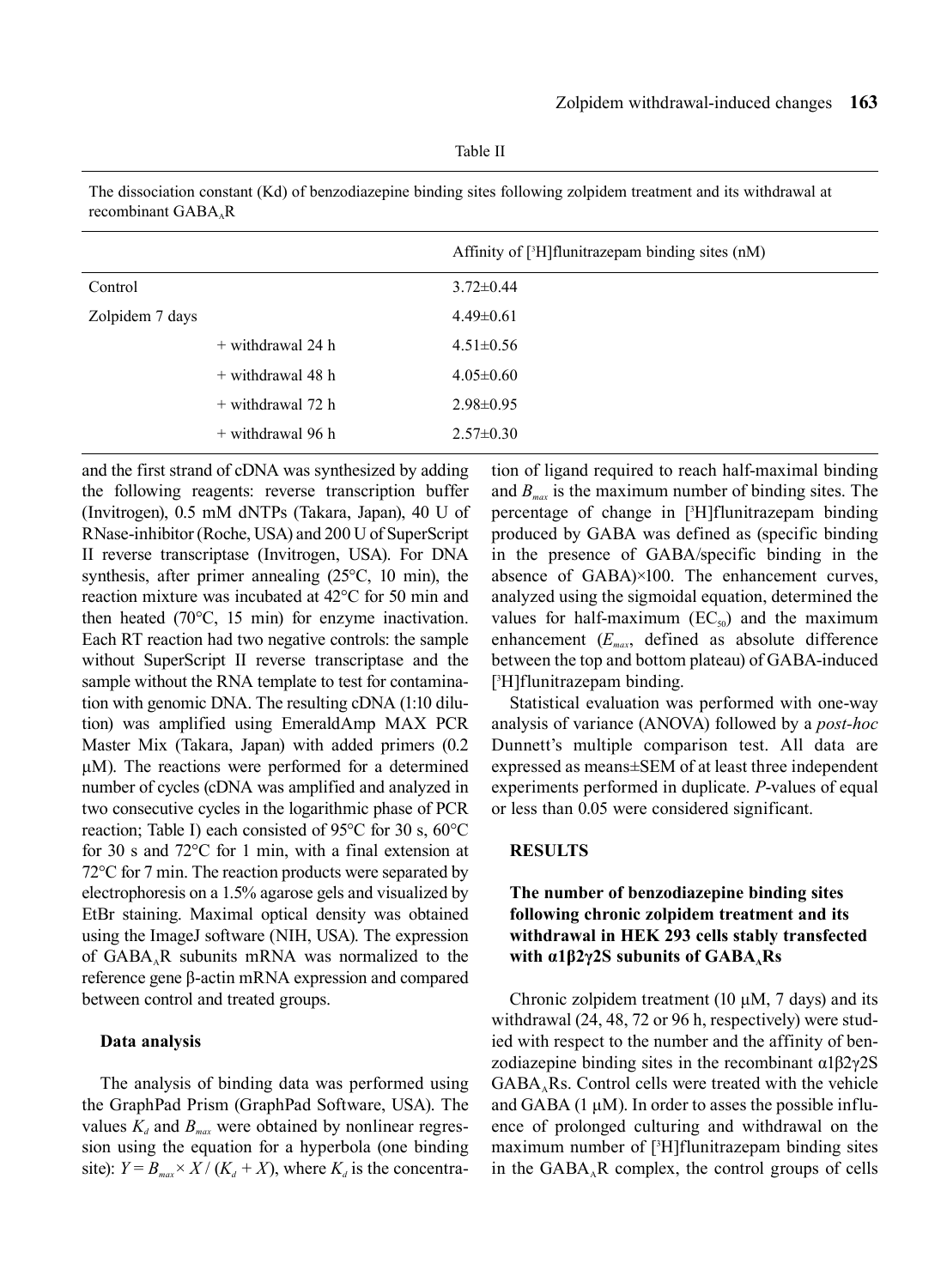also experienced withdrawal. The experiments revealed no changes in the maximum number of benzodiazepine binding sites and the dissociation constant between control groups (data not shown).

Saturation isotherms and Scatchard plots of binding studies are shown in Figure 1. The maximum number of benzodiazepine binding sites  $(B_{max})$  in the group treated with zolpidem for 7 days  $(5.32 \pm 0.82 \text{ pmol/mg})$ protein) was unchanged when compared to the control



Fig. 1. The effect of zolpidem treatment and different withdrawal periods on saturation isotherms and Scatchard plots of [3H]flunitrazepam binding sites on the membranes of HEK 293 cells stably transfected with α1β2γ2S subunits of  $GABA<sub>A</sub>Rs.$  Cell membranes of zolpidem (10  $\mu$ M, seven days) treated and withdrawn (24, 48, 72 and 96 hours) groups were incubated with increasing concentrations of non-radioactive flunitrazepam (0.3–50 nM) in the presence of 1 nM [3H]flunitrazepam. Control cells were treated with the vehicle and 1 micromolar GABA as treated groups.

group  $(4.91\pm0.82 \text{ pmol/mg protein})$ . No change in the maximum number of benzodiazepine binding sites was also observed for withdrawal periods that lasted 24- (4.08±0.30 pmol/mg protein), 48- (4.79±0.64 pmol/mg protein) and 72-hours (4.90±0.33 pmol/mg protein). On the other hand, the maximum number of benzodiazepine binding sites was augmented in the group where the withdrawal period lasted 96 hours  $(8.67\pm0.99 \text{ pmol})$ mg protein). One-way ANOVA revealed the significance between the above mentioned groups  $(F_{5,16}=4.83;$ *P*<0.01) (Fig. 2). Namely, in the group where zolpidem treatment was withdrawn for 96 hours the maximum number of [3 H]flunitrazepam binding sites was significantly augmented (*P*<0.05, *post hoc* Dunnett's Multiple Comparison test) when compared to the control group, but also when compared to zolpidem treated and other zolpidem-withdrawn groups (24, 48 and 72 h, respectively). Upregulation of maximum number of benzodiazepine binding sites following 96 h zolpidem withdrawal was observed when lower zolpidem concentration (1 μM) was applied but the results were at the border of significance and thus not shown.

 $K_d$  is the equilibrium dissociation constant or binding affinity constant and is the reciprocal value of the affinity. The affinity of benzodiazepine binding sites in zolpidem treated and withdrawn groups remained unchanged (*versus* control group) although one could notice that the dissociation constant of [3 H]flunitrazepam binding sites is slightly decreased across groups withdrawn from zolpidem especially when withdrawal lasted 96 hours (Table II).

## The expression of mRNA of GABA<sub>A</sub>R subunits **following zolpidem treatment and different withdrawal periods**

In order to asses the influence of chronic zolpidem treatment (10  $\mu$ M, 7 days) and its withdrawal (24, 48, 72) or 96 h, respectively) on the expression of  $GAB<sub>A</sub>R$  subunit mRNA, the amount of α1,  $β2$  and γ2S mRNA was determined by conventional RT-PCR analysis (see sequence description in Table I). The amplification products for the housekeeping gene β actin and receptor subunits had the expected molecular size. Since there was no product in the negative control, the contamination of RNA samples and/or PCR preparation was ruled out. In addition, to assess the influence of prolonged culturing the control groups of cells also underwent withdrawal (control groups were cultured with vehicle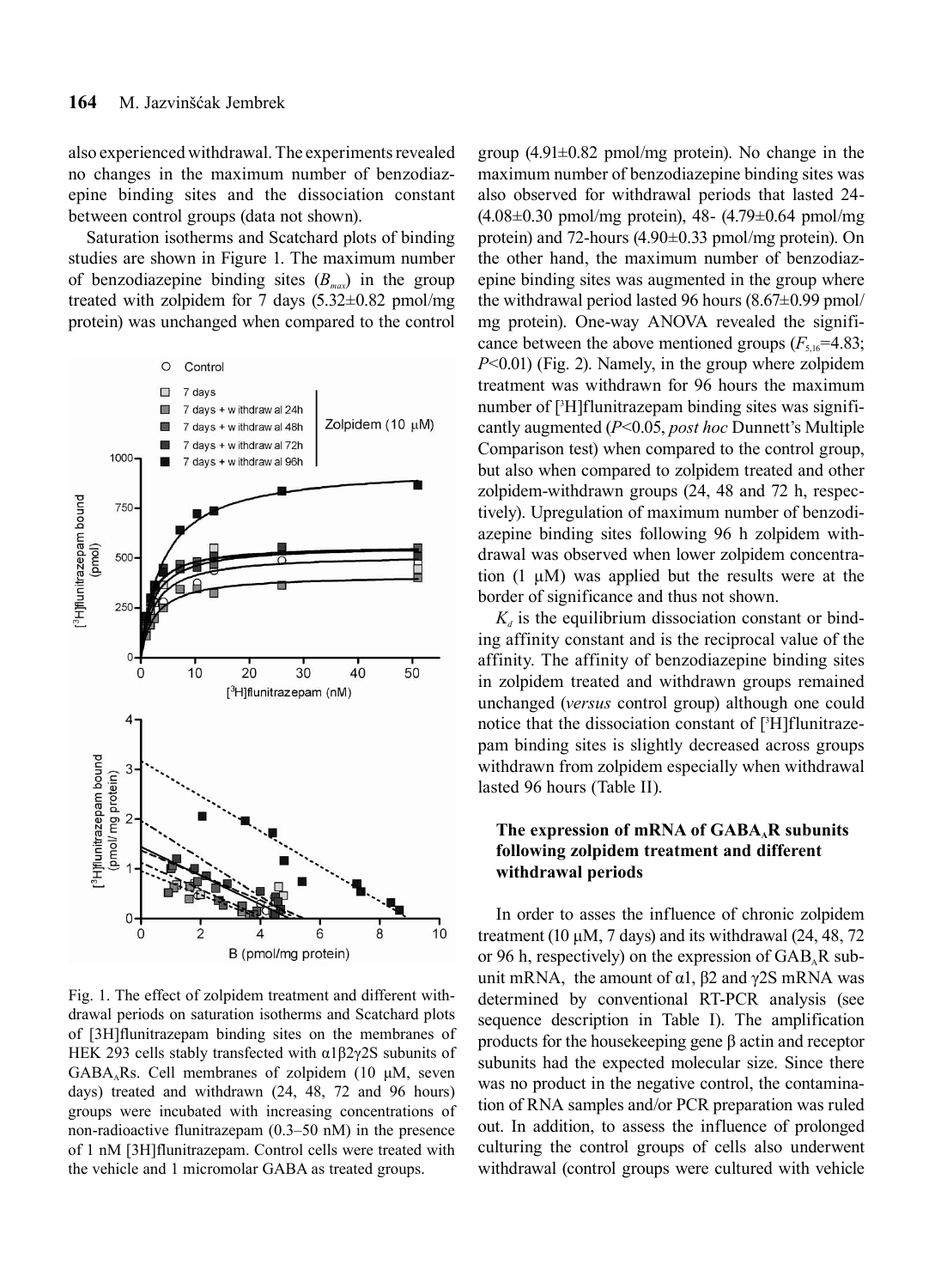for seven days and then 24, 48, 72 and 96 hour withdrawal). The data for these control groups are not shown since there were no changes in the expression level for the α1,  $β2$  and  $γ2S$  mRNAs between them.

As shown in Figure 3, the mRNA levels for all three subunits ( $\alpha$ 1,  $\beta$ 2 and  $\gamma$ 2S) were not changed either by zolpidem treatment (7 days,  $10 \mu M$ ) or by withdrawal periods that lasted for 24, 48, or 72h, respectively. Unchanged levels of β2 subunit mRNA were observed also for 96-hours withdrawal period in comparison to the control group. On the other hand, statistical analysis using one-way ANOVA revealed significant differences for α1 (*F*5,71=3.775; *P*=0.0044) and γ2S (*F*5,63=2.991; *P*=0.017) but not for β2 ( $F_{5.60}$ =0.813; *P*=0.544) mRNA levels within the zolpidem treated and withdrawal groups. Namely, mRNAs for α1 (*P*<0.01, *post hoc* Dunnett's Multiple Comparison test) and γ2S (*P*<0.05, *post hoc* Dunnett's Multiple Comparison test) subunits were significantly increased following a 96-hour withdrawal period when compared to the mRNA in the control group.

## **GABA induced enhancement of [3 H] flunitrazepam binding to recombinant GABAARs following zolpidem treatment and different withdrawal periods**

The effect of chronic zolpidem treatment (7 days, 10  $\mu$ M) and its withdrawal (24, 48, 72 and 96 h) on GABA potentiation of [3 H]flunitrazepam binding as a measure of degree of allosteric coupling between the GABA and benzodiazepine binding site at  $GABA<sub>a</sub>R$ complex was studied at membranes of HEK 293 cells stably transfected with α1β2γ2S recombinant  $GABA<sub>A</sub>Rs.$  Control cells were treated with the vehicle and GABA (1 μM). Moreover, the control groups of cells also underwent withdrawal and since there were no changes in any parameters assessed the data obtained are not shown.

One-way ANOVA followed by Dunnett's multiple comparison test revealed significant differences between these groups  $(F_{5,16}=30.90; P=0.0001)$ . The addition of GABA (1 nM–1 mM) to membranes obtained from control and zolpidem treated and withdrawn cells enhanced [3 H]flunitrazepam (1 nM) binding in a concentration dependent manner. On the other hand, analyses of the enhancement curves (Fig. 4A) for the control, zolpidem treated and withdrawal groups did not show differences in the concentrations of GABA that produced a half-

maximum enhancement of [3 H]flunitrazepam binding  $(EC_{50})$ . In order to point out the differences in the intensity of GABA-induced enhancement of [ 3 H]flunitrazepam binding the data are presented as the percentage of their own basal values (Fig. 4A) and as the maximum enhancement  $(E_{max})$  (Fig. 4B).

The maximum enhancement of [3 H]flunitrazepam binding produced by GABA in the control group was  $64.3\pm1.8\%$  indicating that the GABA binding sites were functionally coupled to the benzodiazepine binding sites. In the zolpidem treated group the maximum enhancement of benzodiazepine binding (53.7±2.4%) was significantly (*P*<0.05) lower compared to the control group. As shown in Figure 4, the results obtained indicated that zolpidem withdrawal (24, 48, 72 and 96 h) also leads to a significant decline (*P*<0.01 and *P*<0.05) in the level of allosteric coupling between GABA and benzodiazepine binding sites at  $GABA<sub>a</sub>R$ complex having maximum enhancements of app 53, 52, 47 and 33%, respectively.

Changes in the level of allosteric coupling were observed when the cells were treated with 1 micromo-



Fig. 2. The effect of zolpidem treatment and different withdrawal periods on the maximum number  $(B_{mn})$  of [3H]flunitrazepam binding sites on the membranes of HEK 293 cells stably transfected with  $\alpha$ 1 $\beta$ 2 $\gamma$ 2S subunits of GABA, Rs. Cell membranes of zolpidem (10 μM, seven days) treated and withdrawn (24, 48, 72 and 96 hours) groups were incubated with increasing concentrations of non-radioactive flunitrazepam (0.3–50 nM) in the presence of 1 nM [3H]flunitrazepam.  $B_{\text{max}}$  was obtained by nonlinear regression. The results are expressed as means  $\pm$  SEM ( $n=3$ ). \* $P<0.05$  *versus* control group (ANOVA followed by the Dunnett's test).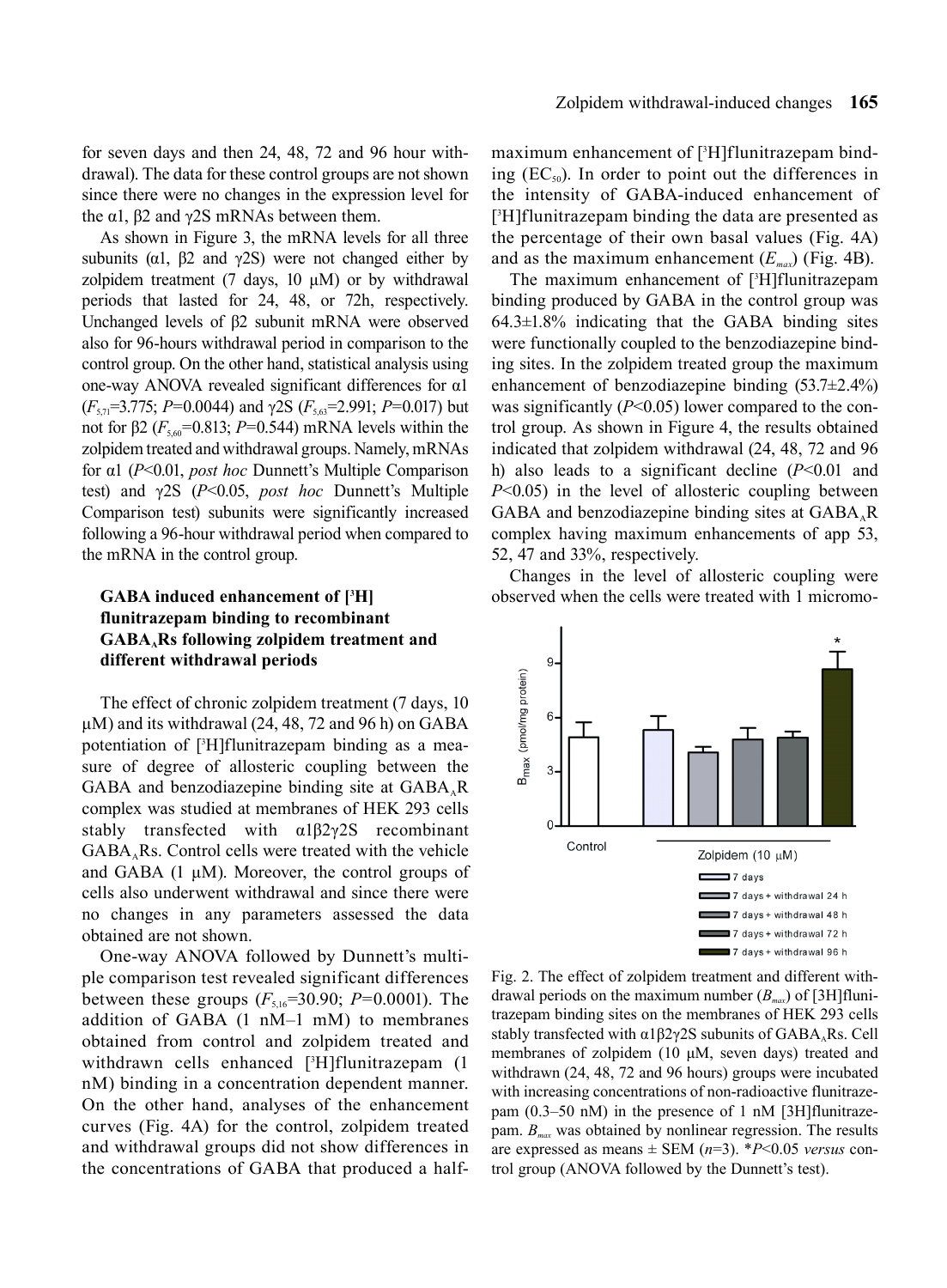

Fig. 3. The effect of zolpidem treatment and different withdrawal periods on the expression of GABA.R subunit mRNAs:  $\alpha$ 1,  $\beta$ 2 and  $\gamma$ 2S. The amount of GABA<sub>A</sub>R subunits mRNA was determined by conventional RT-PCR analysis. The maximal optical density of the subunits mRNA expression was normalized to the expression of reference gene β-actin. Data are expressed as means ± SEM. \**P*<0.05 and \*\**P*<0.01 *versus* control group (ANOVA and Dunnett's test).

lar zolpidem concentration as well, although they were at the border of significance (data not shown).

## **DISCUSSION**

To address the timeframe of the changes induced by chronic zolpidem treatment and withdrawal we exposed cells stably expressing recombinant  $GABA<sub>a</sub>Rs$  to zolpidem (10 μM) for seven days. Withdrawal periods lasted 24, 48, 72 and 96 hours, respectively. Our results demonstrate that zolpidem treatment and 24-, 48- and 72-hour withdrawal produced no changes in the number of [3 H]flunitrazepam binding sites while following 96-hour withdrawal there was an increase in the number of benzodiazepine binding sites in our system (Fig. 1). Similar was observed when the cell culture was treated with 1 micromolar zolpidem upon the same treatment regime but the results were on border of significance (data not shown).

When we related obtained with the previous results, we assumed that detected [3 H]flunitrazepam binding sites are probably expressed on the cell surface (Pericic at al. 2007, Svob Strac at al. 2008, Vlainic at al. 2010). There is also no change in the levels of  $\alpha$ 1,  $\beta$ 2 and  $\gamma$ 2S subunit mRNAs following zolpidem treatment and withdrawal that lasted 24, 48 or 72 hours. Follesa and colleagues (2002) showed that long-term exposure of rat cerebellar granule neurons to zolpidem (10  $\mu$ M) does not produce any significant changes in the abundance of mRNA for  $\alpha$ 1/4,  $\beta$ 1/2/3 and  $\gamma$ 2 subunits. Moreover, in several animal studies seven-day zolpidem treatment in rats had no effect on  $\alpha$ 1 and  $\gamma$ 2 mRNA expression (Holt at al. 1997, Wright at al. 2014).

Altered number of binding sites for a particular drug, e.g. benzodiazepines, could account for changes in drug action, for instance the need for a greater amount of the drug in order to produce the needed action in the same proportion. Namely, 10 days of zolpidem treatment produced tolerance to its anticonvulsant, hypothermic and ataxic effects as well as withdrawal-like symptoms after drug termination (Auta at al. 2008, Vlainic and Pericic 2009, Wright at al. 2014). Although the most persuasive premise for decreased sensitivity of  $GABA<sub>a</sub>Rs$  after prolonged benzodiazepine treatment is a downregulation of receptor number, this is not supported within the literature (for review see Uusi Oukari and Korpi 2010 and Vinkers and Olivier 2012). Most studies demonstrated no modifications following pro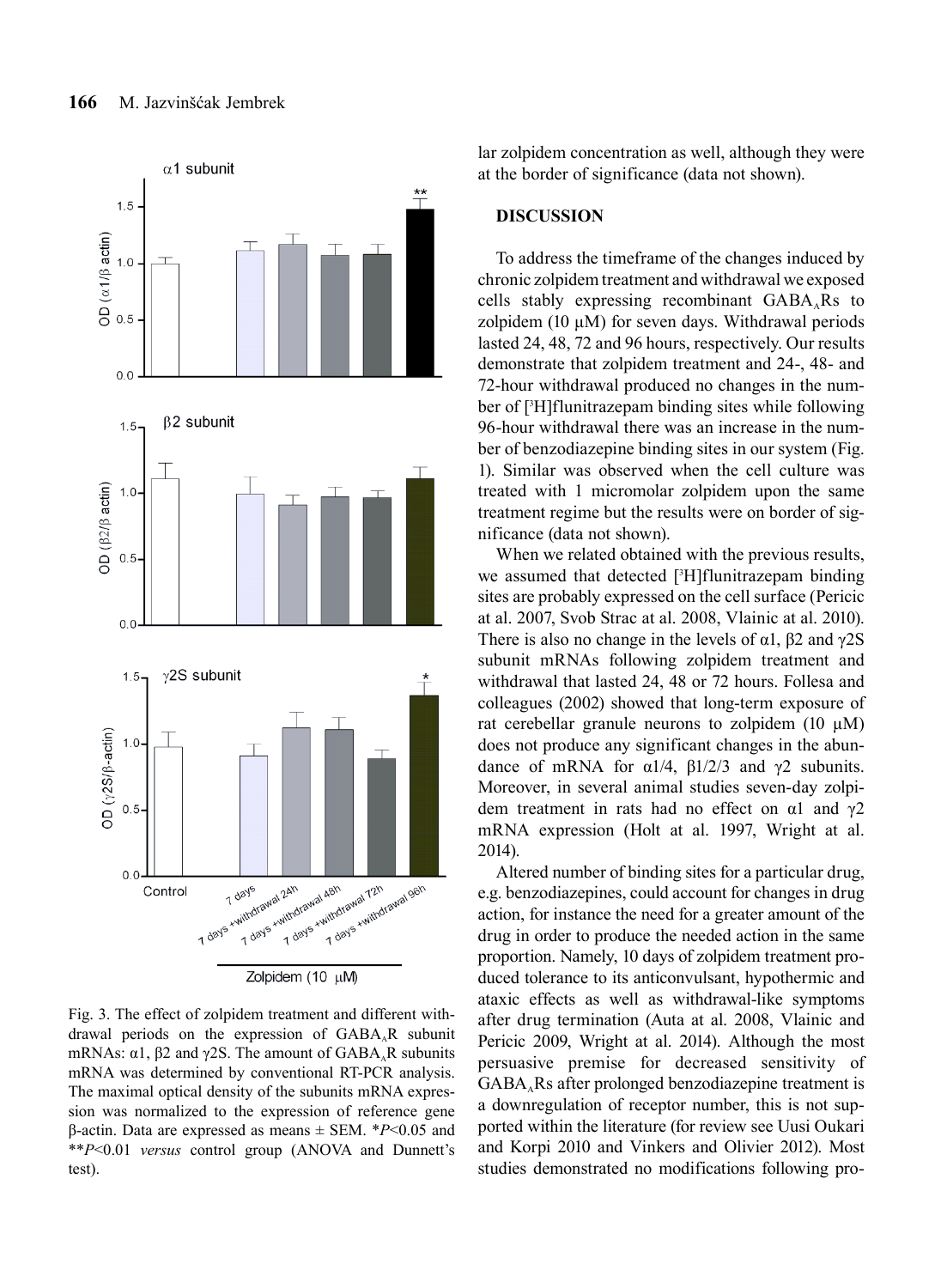longed exposure of cells or animals (Gallagher at al. 1984, Lewin at al. 1989, Galpern at al. 1991, Primus at al. 1996, Toki at al. 1996) and we observed a similar result within our experiments. In contrast, Toki and colleagues (1996) observed an increase in the maximum number of benzodiazepine binding sites at 42 hr after diazepam withdrawal. In addition, 4 days after discontinuation of clonazepam (7 days) administration benzodiazepine binding *in vivo* and *in vitro*, as well as TBPS binding, were increased (Galpern at al. 1991). Changes in receptor number following zolpidem 96-hour withdrawal could be a result of interference at several levels: increased subunit mRNA transcription, decreased subunit degradation, and/or increased expression of helper GABAAR-associated proteins (GABARAP, BIG2, PRIP, gephyrin and/or radixin) (for review see Vinkers and Olivier 2012). In the group where withdrawal from prolonged zolpidem treatment lasted 96 hours we observed upregulation of  $α1$  and  $γ2S$  subunit mRNA levels while β2 mRNA remained at control levels. Although mRNA is an intermediate in protein synthesis, we assume that the expression of  $\alpha$ 1 and  $\gamma$ 2S polypeptides is also upregulated since it has been shown that mRNA expression correlates with polypeptide expression (Uusi-Oukari at al. 2000). Synchronous changes in the expression of  $\alpha$ 1 and γ2 subunits after prolonged benzodiazepine treatment have been observed in previous studies (Follesa at al. 2002, Biggio at al. 2003, Svob Strac at al. 2008). For



Fig. 4. The effect of chronic zolpidem treatment and different withdrawal periods on GABA potentiation of [3H]flunitrazepam binding to membranes of HEK 293 cells stably transfected with  $\alpha$ 1β2γ2s subunits of GABA<sub>A</sub>Rs. Data are expressed as percent of their own basal values (A) and as the maximum GABA-induced enhancements (B; *Emax*) of [3 H]flunitrazepam binding. The points (error bars not shown due to clarity) and bars are means ± SEM (*n*=3–5). \**P*<0.05 \*\**P*<0.01 *versus* control group (ANOVA and Dunnett's test).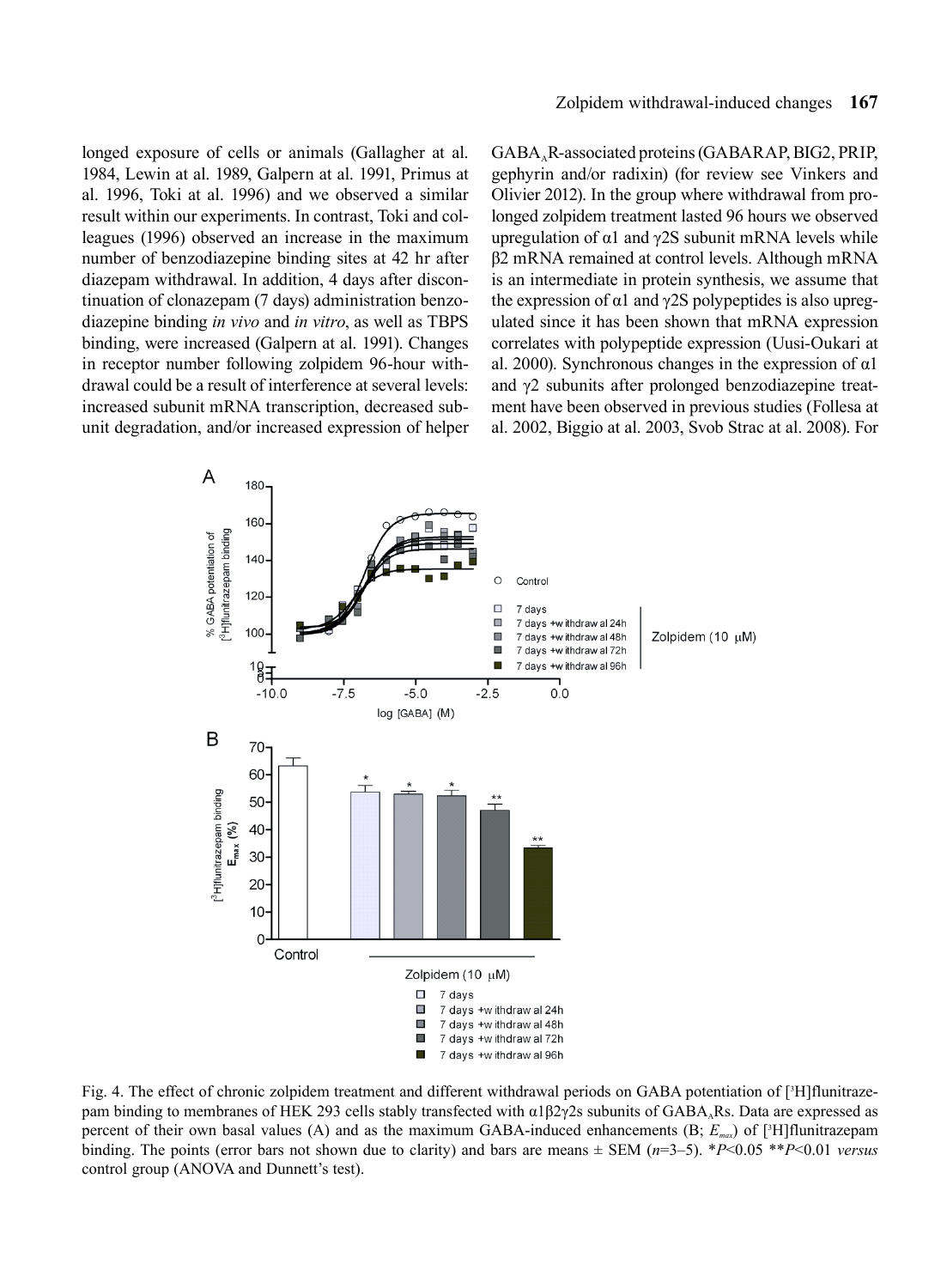α1 (Kang at al. 1994) and γ2 (Holt at al. 1997) subunits the comparative transcriptional activity and changes in mRNA steady-state levels following prolonged benzodiazepine exposure have been detected. Since both α1 (but also  $\alpha$ 2,3,5) and  $\gamma$ 2 subunits are essential for benzodiazepine binding and pharmacology (Rudolph at al. 1999) one can speculate that the increase in the maximum number of benzodiazepine binding sites occurred probably due to the partial formation of  $\alpha$ <sup>y</sup> binary forms in the group withdrawn from zolpidem treatment for 96 hours.

The observed increase in the mRNA for  $\alpha$ 1 and  $\gamma$ 2S subunits supports our assumption that 96-h withdrawal from prolonged zolpidem treatment stimulates *de novo* synthesis of GABA<sub>A</sub>R proteins. Supporting this, it was suggested that the process of  $GABA<sub>A</sub>R$  synthesis has at least some importance in possible alterations in subunit expression since the protein synthesis inhibitor cycloheximide and the RNA synthesis inhibitor actinomycin D abolished the effects of chronic diazepam (Pericic at al. 2007) and flumazenil (Jazvinscak Jembrek at al. 2008) treatment.

In our experimental system chronic zolpidem treatment (10  $\mu$ M) produced partial uncoupling of allosteric interactions between benzodiazepine and GABA binding sites as evidenced by a decreased ability of GABA to stimulate [3 H]flunitrazepam binding. It should be mentioned that similar results were also obtained with lower (1 μM) zolpidem concentration (data not shown). The maximum enhancement of [3 H] flunitrazepam binding produced by GABA was diminished in groups withdrawn from zolpidem, and especially in the group where withdrawal lasted for 96 hours (Fig. 4). In our previous studies we also found functional uncoupling of allosteric linkage between GABA and benzodiazepine binding sites already after two-day zolpidem treatment (Vlainic at al. 2010, 2012a) whereas in the study of Primus and colleagues (1996) decline in the allosteric coupling at recombinant  $GABA_A$  receptors produced by 1 micromolar zolpidem concentration is reported. Allosteric uncoupling of binding sites is hypothesized as one possible explanation for the decrease of benzodiazepine action at  $GABA<sub>A</sub>R$  complex (for review see Bateson 2002 and Vinkers and Olivier 2012). There are numerous studies indicating such changes after chronic benzodiazepine treatment (Roca at al. 1990, Klein at al. 1994, Wong at al. 1994, Itier at al. 1996, Primus at al. 1996, Ali and Olsen 2001, Pericic at al. 2007, Svob Strac at al. 2008,

Vlainic at al. 2010, 2012b). As a possible mechanism involved in the functional uncoupling of binding sites at  $GABA<sub>A</sub>Rs$ , Ali and Olsen (2001) proposed changes in conformation of the receptor. Namely, they assumed that chronic benzodiazepine treatment favors a specific receptor conformation which is a substrate for internalization and uncoupling, though the internalization of surface receptors was not observed in other studies (Primus at al. 1996, Jazvinscak Jembrek at al. 2008). Moreover, uncoupling could not be prevented at  $GABA<sub>A</sub>Rs$  expressed in cortical neurons even following lyses of internal vesicles (Gravielle at al. 2005). It has been suggested that the uncoupling occurs in several steps where an initial internalization of receptors is followed by activation of signaling pathway(s) that might lead to selective changes in receptor subunit assembly (Gutierrez at al. 2014). This hypothesis is at least partially suspect since functional uncoupling of GABA and benzodiazepine binding sites following prolonged treatment with benzodiazepines (Klein at al. 1994, 1995, Wong at al. 1994, Primus at al. 1996, Pericic at al. 2007, Svob Strac at al. 2008) or zolpidem (Vlainic at al. 2010, 2012a) was detected with recombinant  $GABA<sub>a</sub>Rs$  with a specific subunit composition where a subunit switch could not occur. Therefore, we hypothesize that uncoupling at recombinant stably transfected  $GABA<sub>A</sub>$ Rs could involve either posttranslational modifications of  $GABA_A R$  proteins or changes in subunit stoichiometry. Internalization of receptors in intracellular vesicles where benzodiazepine but not GABA binds to its site could be presumably also excluded, since several studies showed that following chronic drug treatment receptors remain at the cell surface (Primus at al. 1996, Pericic at al. 2007, Jazvinscak Jembrek at al. 2008). Another proposed mechanism is the alteration of the receptor itself through different phosphorylation status which can influence channel openings and/or receptor trafficking. Namely, Lilly and colleagues (2003) found cAMPdependent protein kinase A (PKA) activity dysfunction following chronic flurazepam treatment. Moreover, Gutierrez and colleagues (2014) in their experiments detected blocking of uncoupling induced by inhibitors of protein kinases A and C, indicating that the uncoupling is mediated by the activation of a phosphorylation cascade.

Dissociation constant  $(K_d)$  is the equilibrium constant for the dissociation of a complex into its components. Since the dissociation constant for a particular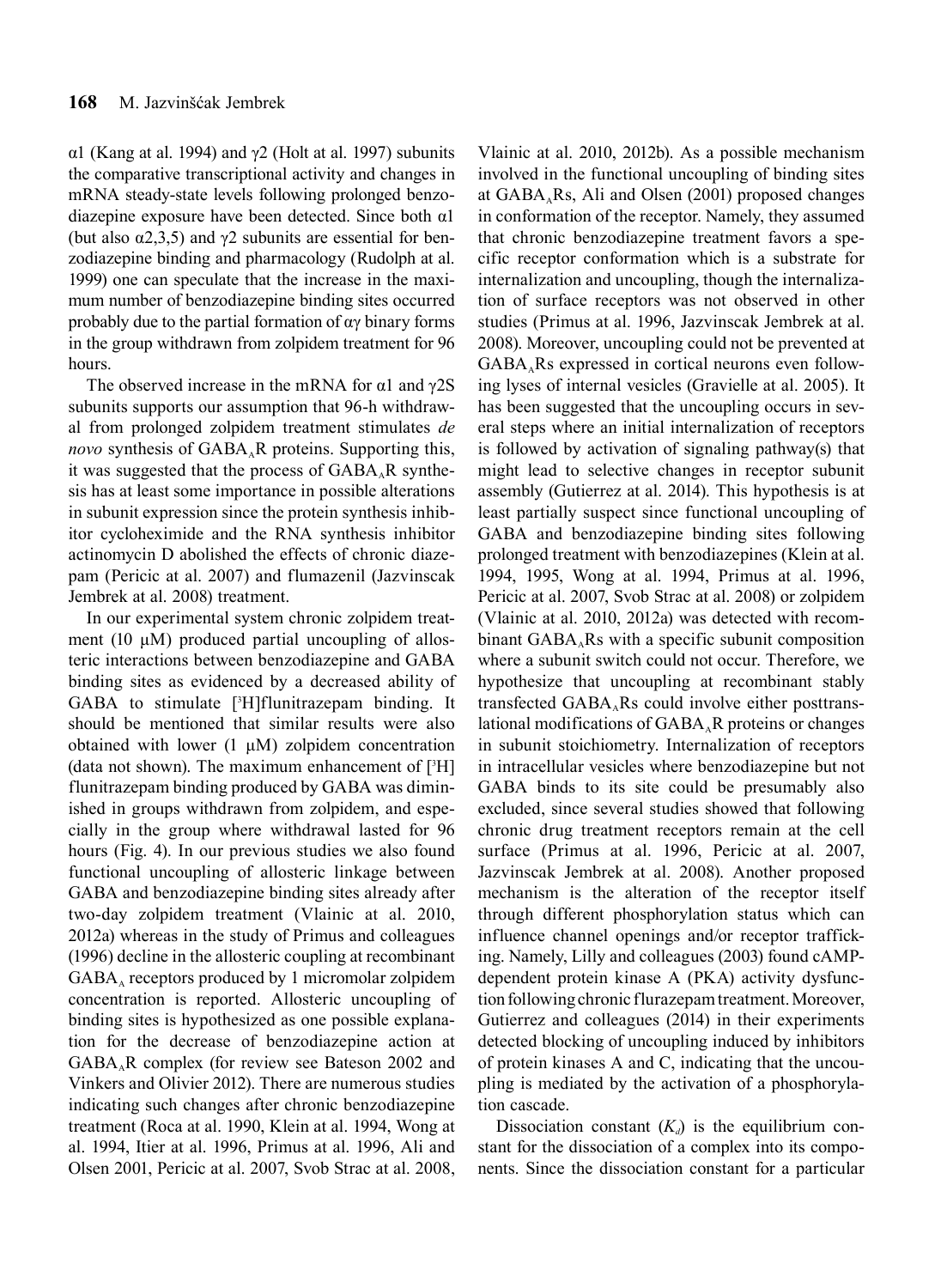ligand-receptor interaction is affected by different conditions, one might assume that zolpidem treatment and its withdrawal could change the strength of intermolecular interactions which holds a particular ligand-receptor complex together. However, in our experiments there was no significant change regarding zolpidem treated and withdrawal groups although we observed a slight increase in the affinity of the  $GABA<sub>a</sub>R$  (Table II). It has been proposed that such, even small alterations in the affinity of  $GABA<sub>a</sub>R$  might influence the modulation of <sup>36</sup>Cl efflux, e.g. by decreasing GABAstimulated chloride influx (Toki at al. 1996).

## **CONCLUSIONS**

This study showed that chronic zolpidem treatment produces no changes in either the number of benzodiazepine binding sites or in the expression of  $GABA<sub>A</sub>R$ subunits mRNA. In addition, our results demonstrate that zolpidem withdrawal has differing effects depending on the withdrawal duration. Namely, 24, 48 and 72 withdrawal periods have no effects on the number or the expression of mRNA, while the withdrawal period of 96 hours produced an upregulation of [3 H]flunitrazepam binding sites along with an enhancement of α1 and γ2S mRNAs suggesting an increased synthesis of receptor proteins. Simultaneously, prolonged zolpidem treatment as well as its withdrawal produced an uncoupling of GABA and benzodiazepine binding sites. This study gives an insight into the potential molecular and cellular mechanisms underlying adaptive changes of  $GABA_A R$  function following chronic usage of subunit specific GABAergic drugs and one might hypothesize that the observed molecular changes could be linked to zolpidem tolerance and dependence produced upon its prolonged treatment.

### **ACKNOWLEDGEMENT**

This study was supported by the Croatian Ministery of Science, Education and Sports. The authors thank Prof Mary Sopta (native English speaker) for text editing.

## **REFERENCES**

Ali NJ, Olsen RW (2001) Chronic benzodiazepine treatment of cells expressing recombinant GABA(A) receptors uncouples allosteric binding: studies on possible mechanisms. J Neurochem 79: 1100–1108.

- Auta J, Impagnatiello F, Kadriu B, Guidotti A, Costa E (2008) Imidazenil: a low efficacy agonist at alpha1- but high efficacy at alpha5-GABA $_A$  receptors fail to show anticonvulsant cross tolerance to diazepam or zolpidem. Neuropharmacology 55: 148–153.
- Bateson AN (2002) Basic pharmacological mechanisms involved in benzodiazepine tolerance and withdrawal. Curr Pharm Des 8: 5–21.
- Besnard F, Even Y, Itier V, Granger P, Partiséti M, Avenet P, Depoortere H, Graham D (1997) Development of stable cell lines expressing different subtypes of  $GABA_A$  receptors. J Recept Signal Transduct Res 17: 99–113.
- Biggio G, Dazzi L, Biggio F, Mancuso L, Talani G, Busonero F, Mostallino MC, Sanna E, Follesa P (2003) Molecular mechanisms of tolerance to and withdrawal of GABA(A) receptor modulators. Eur Neuropsychopharmacol 13: 411–423.
- Crestani F, Martin JR, Mohler H, Rudolph (2000) Mechanism of action of the hypnotic zolpidem in vivo. Br J Pharmacol 131: 1251–1254.
- Depoortere H, Zivkovic B, Lloyd KG, Sanger DJ, Perrault G, Langer SZ, Bartholini G (1986) Zolpidem, a novel nonbenzodiazepine hypnotic. I. Neuropharmacological and behavioral effects. J Pharmacol Exp Ther 237: 649–658.
- Fitzgerald AC, Wright BT, Heldt SA (2014) The behavioral pharmacology of zolpidem: evidence for the functional significance of α1-containing GABA(A) receptors. Psychopharmacology (Berl) 231: 1865–1896.
- Follesa P, Mancuso L, Biggio F, Cagetti E, Franco M, Trapani G, Biggio G (2002) Changes in GABAA receptor gene expression induced by withdrawal of, but not by long-term exposure to, zaleplon or zolpidem. Neuropharmacology 42: 191–198.
- Fradley RL, Guscott MR, Bull S, Hallett DJ, Goodacre SC, Wafford KA (2007) Differential contribution of GABA(A) receptor subtypes to the anticonvulsant efficacy of benzodiazepine site ligands. J Psychopharmacol 21: 384–391.
- Gallager DW, Lakoski JM, Gonsalves SF, Rauch SL (1984) Chronic benzodiazepine treatment decreases postsynaptic GABA sensitivity. Nature 308: 74–77.
- Galpern WR, Lumpkin M, Greenblatt DJ, Shader RI, Miller LG (1991) Chronic benzodiazepine administration. VII. Behavioral tolerance and withdrawal and receptor alterations associated with clonazepam administration. Psychopharmacol (Berl) 104: 225–230.
- Gravielle MC, Faris R, Russek SJ, Farb DH (2005) GABA induces activity dependent delayed-onset uncoupling of GABA/benzodiazepine site interactions in neocortical neurons. J Biol Chem 280: 20954–20960.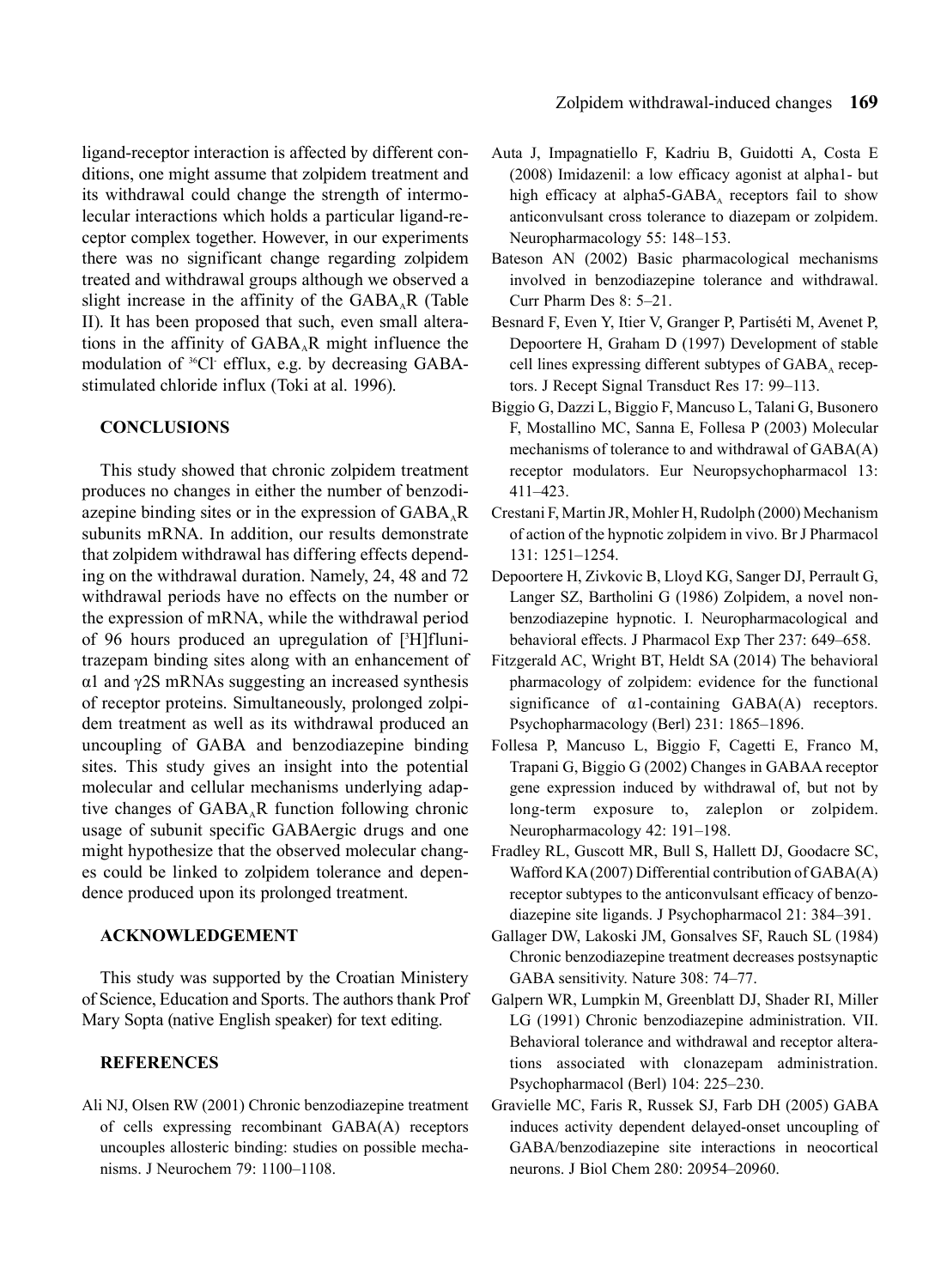- Gutiérrez ML, Ferreri MC, Gravielle MC (2014) GABAinduced uncoupling of GABA/benzodiazepine site interactions is mediated by increased  $GABA_A$  receptor internalization and associated with a change in subunit composition. Neuroscience 257: 119–129.
- Holt RA, Bateson AN, Martin IL (1997) Chronic zolpidem treatment alters GABA(A) receptor mRNA levels in the rat cortex. Eur J Pharmacol 329: 129–132.
- Itier V, Granger P, Perrault G, Depoortere H, Scatton B, Avenet P (1996) Protracted treatment with diazepam reduces benzodiazepine1 receptor-mediated potentiation of gamma-aminobutyric acid-induced currents in dissociated rat hippocampal neurons. J Pharmacol Exp Ther 279: 1092–1099.
- Jazvinscak Jembrek M, Svob Strac D, Vlainic J, Pericic D (2008) The role of transcriptional and translational mechanisms in flumazenil-induced up-regulation of recombinant GABA(A) receptors. Neurosci Res 61: 234–241.
- Jazvinscak Jembrek M, Cipak Gasparovic A, Vukovic L, Vlainic J, Zarković N, Orsolic N (2012) Quercetin supplementation: insight into the potentially harmful outcomes of neurodegenerative prevention. Naunyn Schmiedebergs Arch Pharmacol 385: 1185–1197.
- Kang I, Lindquist DG, Kinane B, Ercolani L, Pritchard GA, Miller LG (1994) Isolation and characterization of the promoter of the human GABA<sub>λ</sub> receptor  $α1$  subunit gene. J Neurochem 62: 1643–1646.
- Klein RL, Whiting PJ, Harris RA (1994) Benzodiazepine treatment causes uncoupling of recombinant  $GABA_A$ receptors expressed in stably transfected cells. J Neurochem 63: 2349–2352.
- Klein RL, Mascia MP, Harkness PC, Hadingham KL, Whiting PJ, Harris RA (1995) Regulation of allosteric coupling and function of stably expressed γ-aminobutyric acid  $(GABA)$ <sub>A</sub> receptors by chronic treatment with  $GABA_A$  and benzodiazepine agonists. J Pharmacol Exp Ther 274: 1484–1492.
- Korpi ER, Grunder G, Lüddens H (2002) Drug interactions at GABA(A) receptors. Prog Neurobiol 67: 113–159.
- Lewin E, Peris J, Bleck V, Zahniser NR, Harris RA (1989) Diazepam sensitizes mice to FG 7142 and reduces muscimol-stimulated 36Cl- flux. Pharmacol Biochem Behav 33: 465–468.
- Lilly SM, Zeng XJ, Tietz EI (2003) Role of protein kinase A in  $GABA_A$  receptor dysfunction in CA1 pyramidal cells following chronic benzodiazepine treatment. J Neurochem 85: 988–998.
- Murphy HM, Ihekoronze C, Wideman CH (2011) Zolpideminduced changes in activity, metabolism, and anxiety in rats. Pharmacol Biochem Behav 98: 81–86.
- Olsen RW, Sieghart W (2008) International Union of Pharmacology. LXX. Subtypes of gamma-aminobutyric acid(A) receptors: classification on the basis of subunit composition, pharmacology, and function. Pharmacol Rev 60: 243–260.
- Pericic D, Jazvinscak Jembrek M, Svob Strac D, Lazic J, Spoljaric IR (2005) Enhancement of benzodiazepine binding sites following chronic treatment with flumazenil. Eur J Pharmacol 507: 7–13.
- Pericic D, Svob Strac D, Jazvinscak Jembrek M, Vlainic J (2007) Allosteric uncoupling and up-regulation of benzodiazepine and GABA recognition sites following chronic diazepam treatment of HEK 293 cells stably transfected with alpha1beta2gamma2S subunits of GABA(A) receptors. Naunyn Schmiedebergs Arch Pharmacol 375: 177– 187.
- Pericic D, Vlainic J, Svob Strac D (2008) Sedative and anticonvulsant effects of zolpidem in adult and aged mice. J Neural Transm 115: 795–802.
- Primus RJ, Yu J, Xu J, Hartnett C, Meyyappan M, Kostas C, Ramabhadran TV, Gallager DW (1996) Allosteric uncoupling after chronic benzodiazepine exposure of recombinant γ-aminobutyric acid<sub>A</sub> receptors expressed in Sf9 cells: ligand efficacy and subtype selectivity. J Pharmacol Exp Ther 276: 882–890.
- Roca DJ, Schiller GD, Friedman L, Rozenberg I, Gibbs TT, Farb DH (1990) γ-Aminobutyric acid, receptor regulation in culture: altered allosteric interactions following prolonged exposure to benzodiazepines, barbiturates, and methylxanthines. Mol Pharmacol 37: 710–719.
- Rudolph U, Crestani F, Benke D, Brünig I, Benson JA, Fritschy JM, Martin JR, Bluethmann H, Möhler H (1999) Benzodiazepine actions mediated by specific gammaaminobutyric acid(A) receptor subtypes. Nature 401: 796–800.
- Sanger DJ, Zivkovic B (1986) The discriminative stimulus properties of zolpidem, a novel imidazopyridine hypnotic. Psychopharmacol (Berl) 89: 317–322.
- Sanger DJ, Morel E, Perrault G (1996) Comparison of the pharmacological profiles of the hypnotic drugs, zaleplon and zolpidem. Eur J Pharmacol 313: 35–42.
- Sanna E, Busonero F, Talani G, Carta M, Massa F, Peis M, Maciocco E, Biggio G (2002) Comparison of the effects of zaleplon, zolpidem, and triazolam at various GABA(A) receptor subtypes. Eur J Pharmacol 451: 103–110.
- Shaw G, Morse S, Ararat M, Graham FL (2002) Preferential transformation of human neuronal cells by human adenoviruses and the origin of HEK 293 cells. FASEB J 16: 869–871.